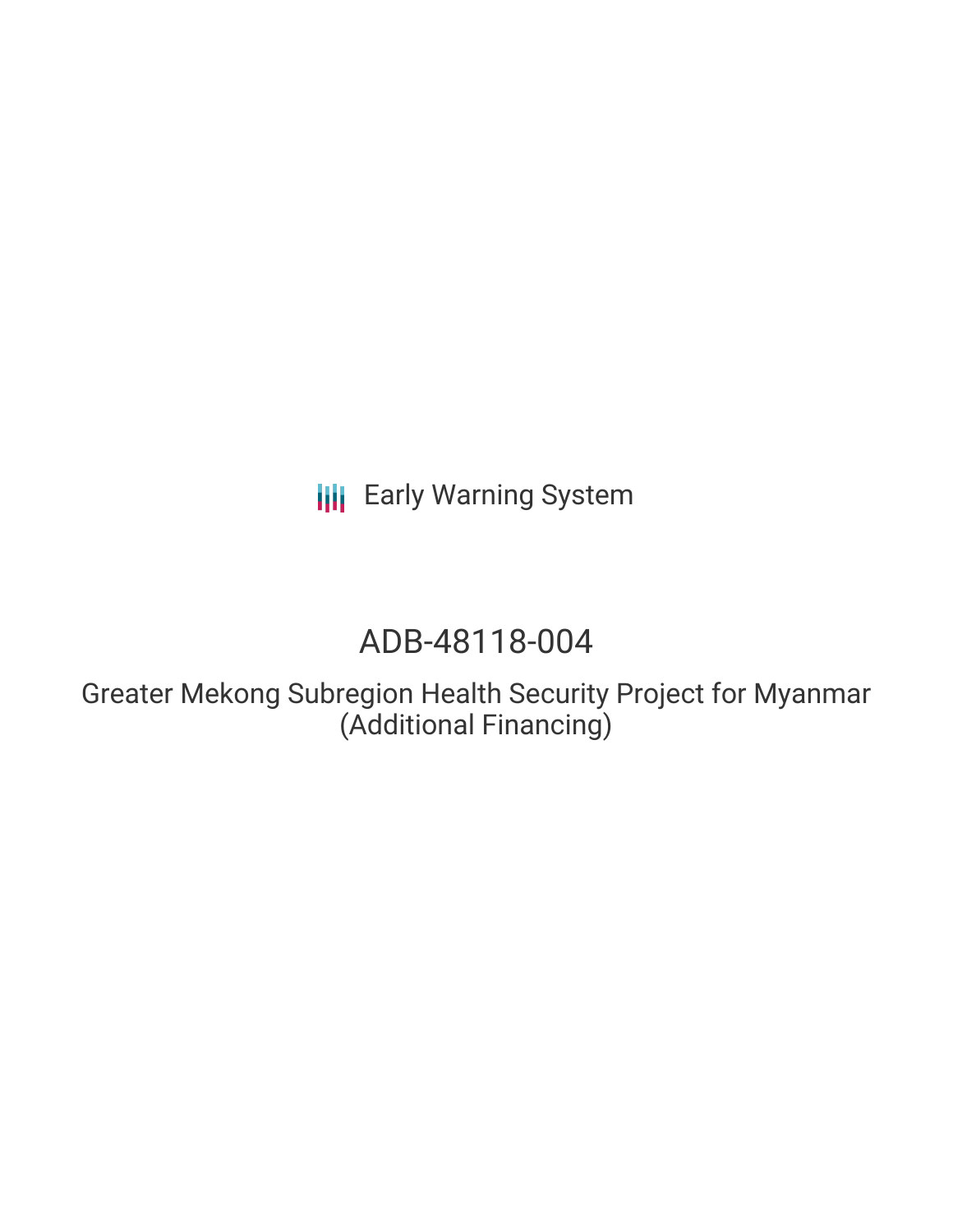

# **Quick Facts**

| <b>Countries</b>               | Myanmar                          |
|--------------------------------|----------------------------------|
| <b>Specific Location</b>       | Nation-wide                      |
| <b>Financial Institutions</b>  | Asian Development Bank (ADB)     |
| <b>Status</b>                  | Proposed                         |
| <b>Bank Risk Rating</b>        | B                                |
| <b>Borrower</b>                | Republic of the Union of Myanmar |
| <b>Sectors</b>                 | <b>Education and Health</b>      |
| <b>Investment Type(s)</b>      | Loan                             |
| <b>Investment Amount (USD)</b> | \$30.00 million                  |
| <b>Loan Amount (USD)</b>       | \$30.00 million                  |
| <b>Project Cost (USD)</b>      | \$30.00 million                  |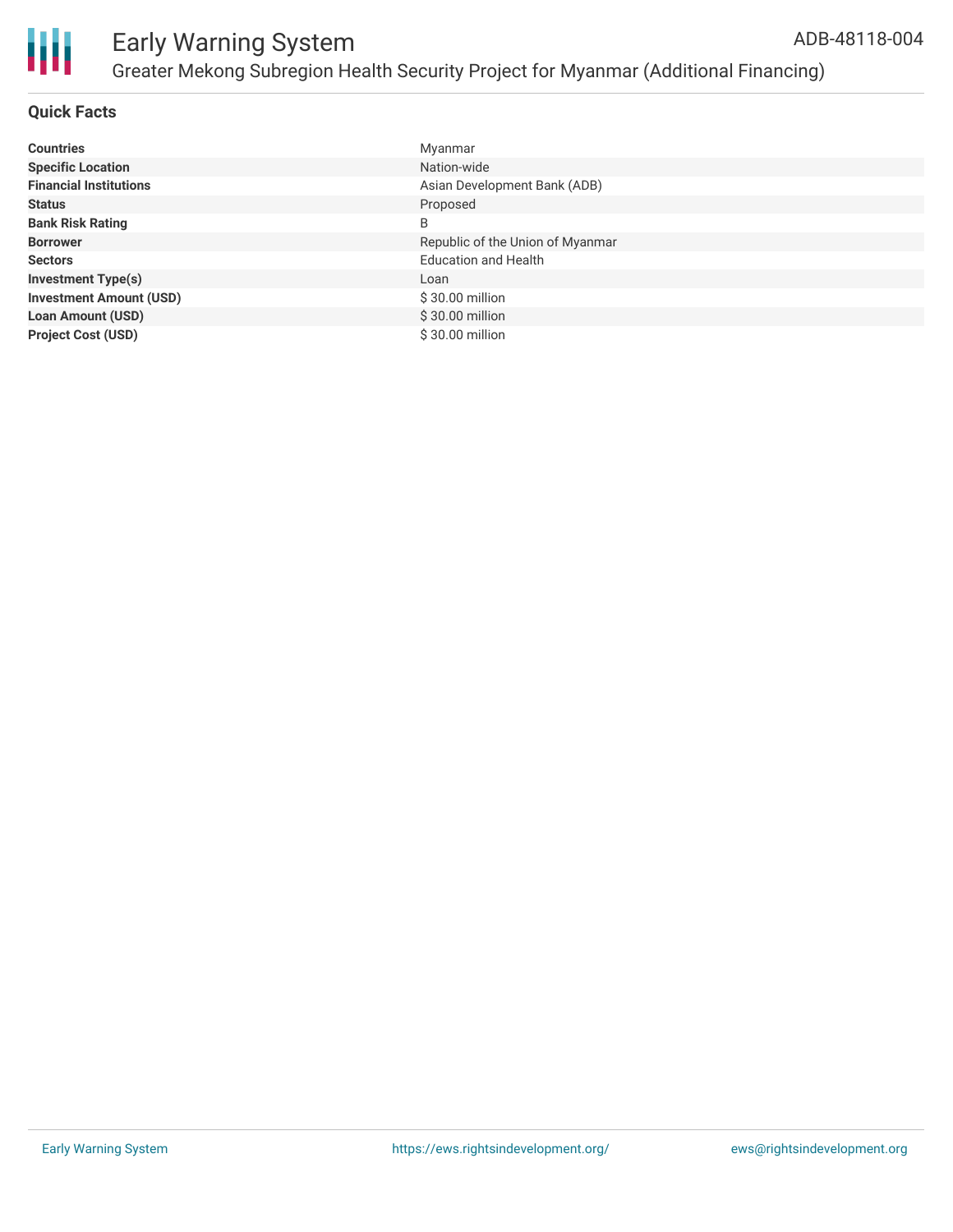

### **Project Description**

According to the bank document, "the additional financing project will support the implementation of the government's Health Sector Contingency Plan for coronavirus disease (COVID-19).

Additional financing expands the overall project scope to encompass a further 19 district and 12 township hospitals requiring immediate investment to upgrade clinical care, infection prevention and control, and human resource capacity for responding to COVID-19 and other emerging disease threats.

These 31 hospitals are located across the country's 14 states and regions, with 24 hospitals strategically selected for their accessibility to ethnic populations. Activities under the additional financing, all of which fall within the scope of the ongoing project, will be consolidated and delivered under a new project output for efficiency in administration and monitoring".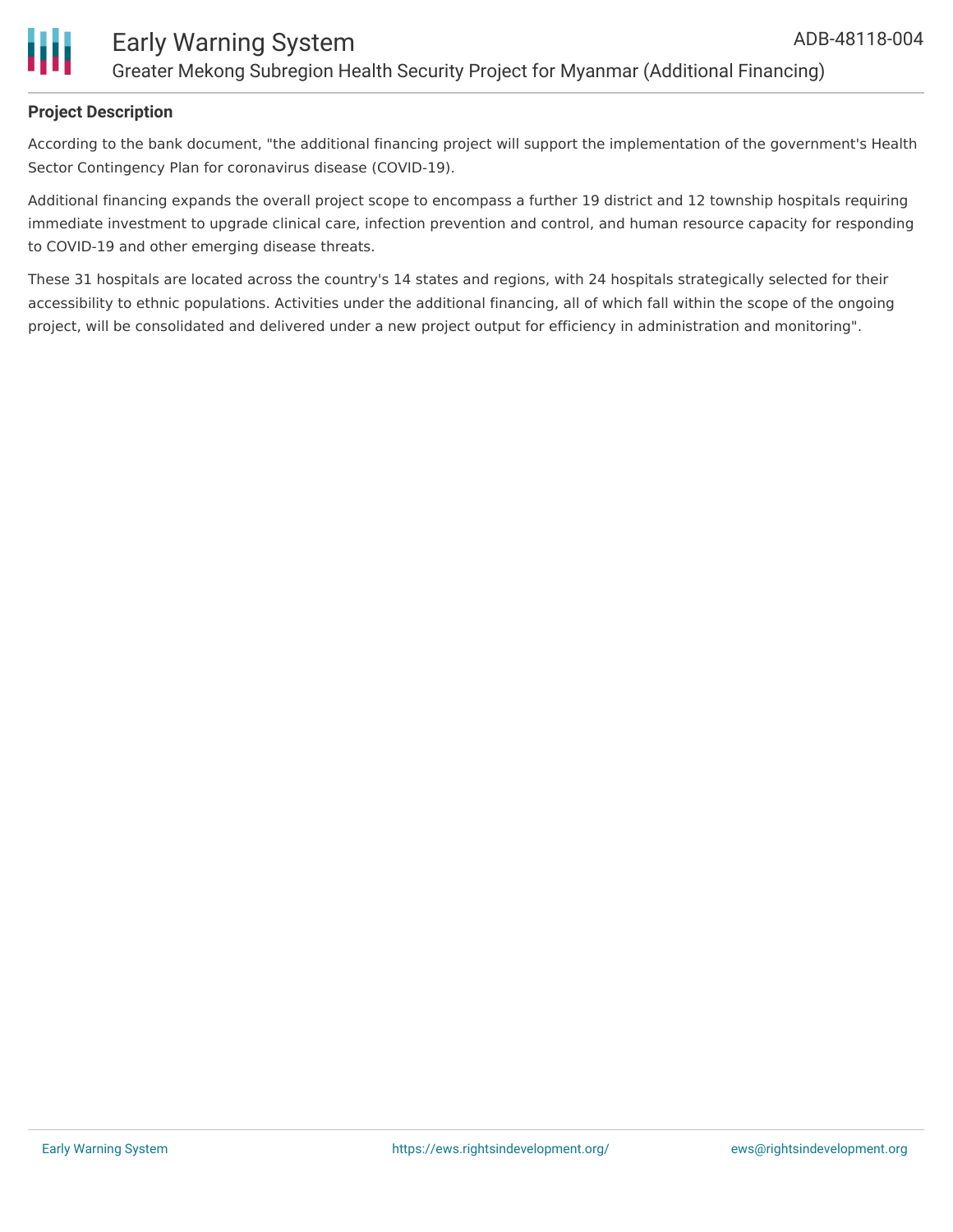

#### Early Warning System Greater Mekong Subregion Health Security Project for Myanmar (Additional Financing) ADB-48118-004

# **Investment Description**

Asian Development Bank (ADB)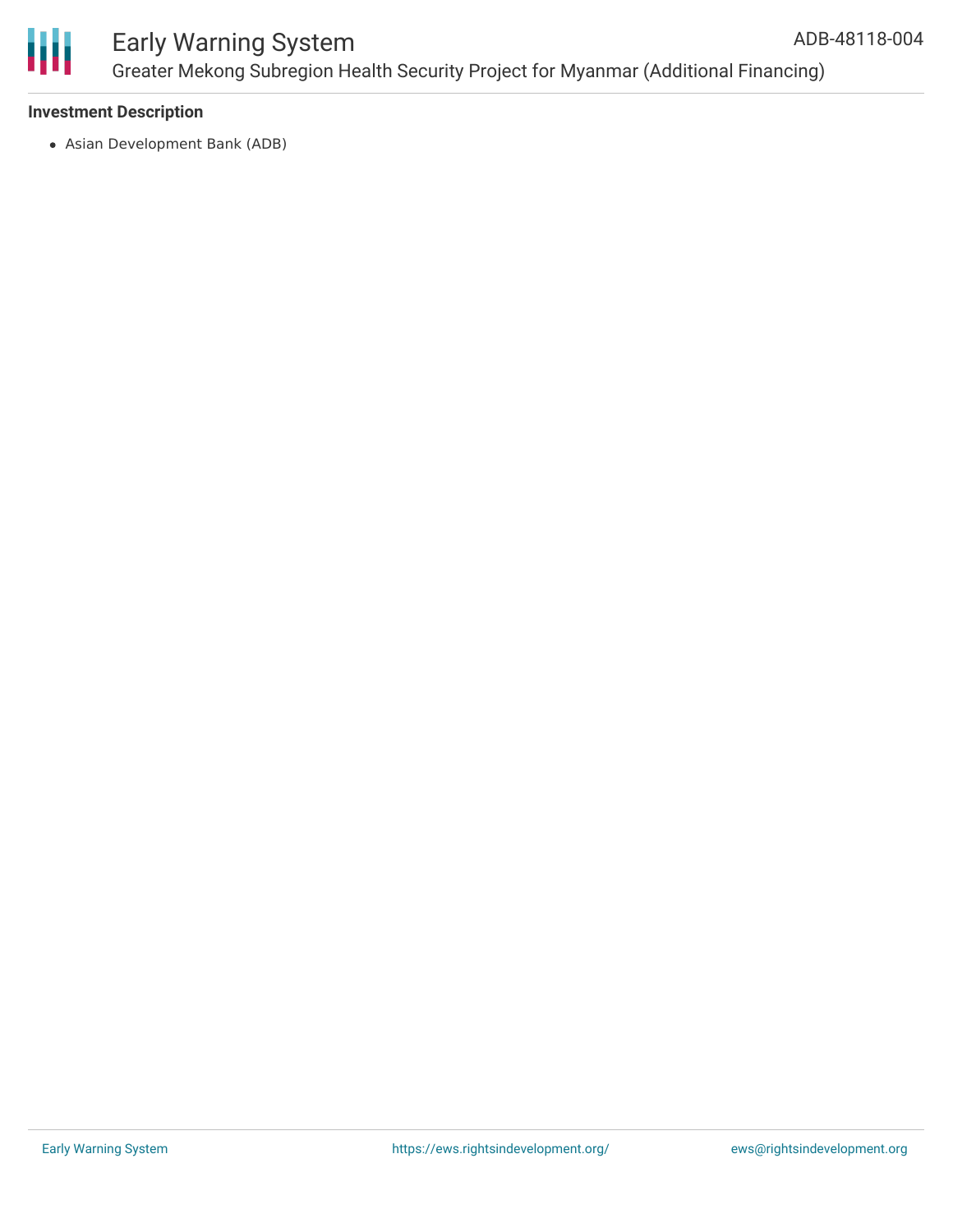

### **Contact Information**

**Executing Agencies**

#### **Ministry of Health and Sports**

Office No. 4, Naypyitaw, Myanmar

#### **ACCESS TO INFORMATION**

You can submit an information request for project information at: https://www.adb.org/forms/request-information-form

ADB has a two-stage appeals process for requesters who believe that ADB has denied their request for information in violation of its Access to Information Policy. You can learn more about filing an appeal at: <https://www.adb.org/site/disclosure/appeals>

#### **ACCOUNTABILITY MECHANISM OF ADB**

The Accountability Mechanism is an independent complaint mechanism and fact-finding body for people who believe they are likely to be, or have been, adversely affected by an Asian Development Bank-financed project. If you submit a complaint to the Accountability Mechanism, they may investigate to assess whether the Asian Development Bank is following its own policies and procedures for preventing harm to people or the environment. You can learn more about the Accountability Mechanism and how to file a complaint at: <http://www.adb.org/site/accountability-mechanism/main>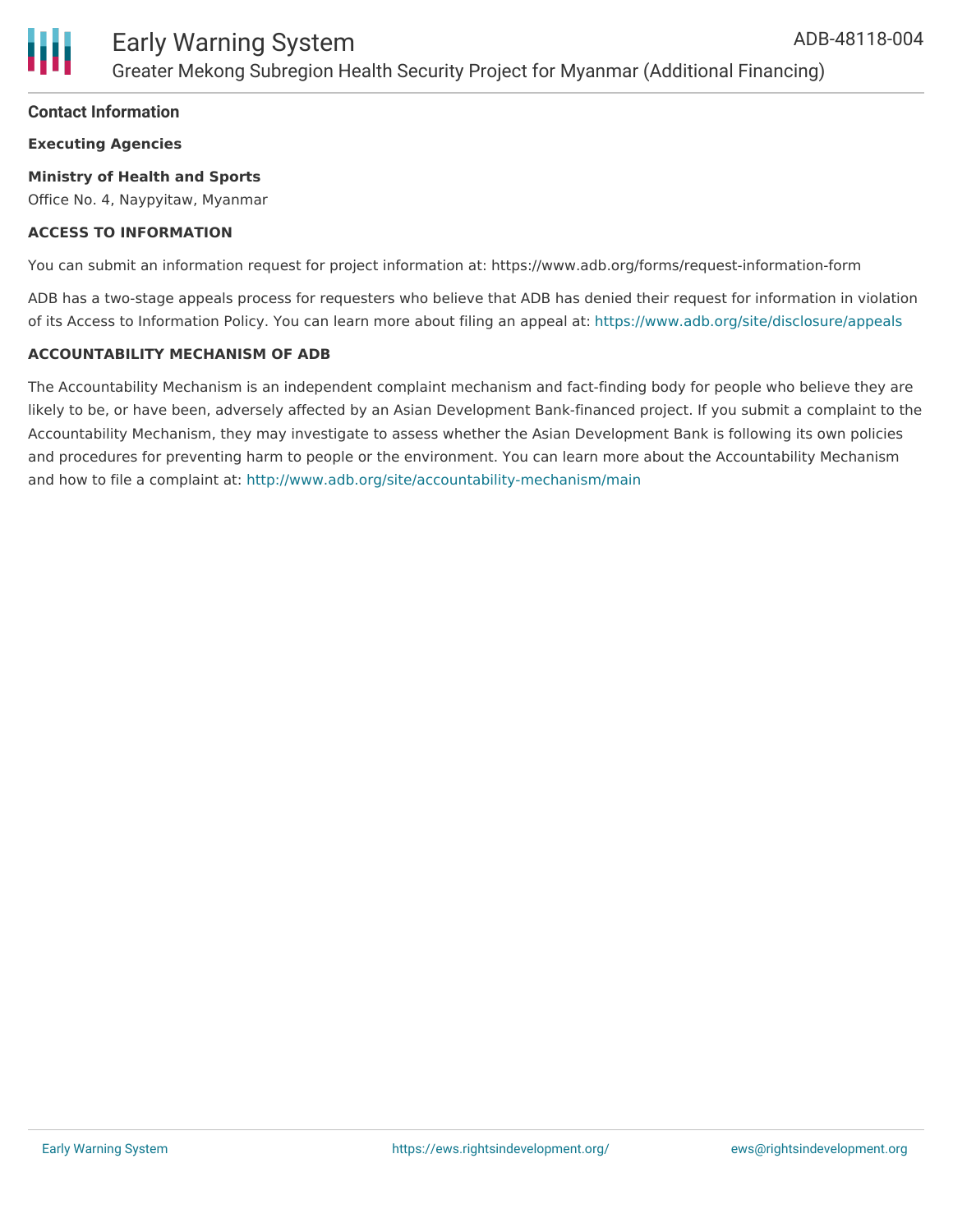

# Early Warning System

Greater Mekong Subregion Health Security Project for Myanmar (Additional Financing) ADB-48118-004

#### **Bank Documents**

• Project [Disclosure](https://ewsdata.rightsindevelopment.org/files/documents/04/ADB-48118-004.pdf) PDF [\[Original](https://www.adb.org/printpdf/projects/48118-004/main) Source]